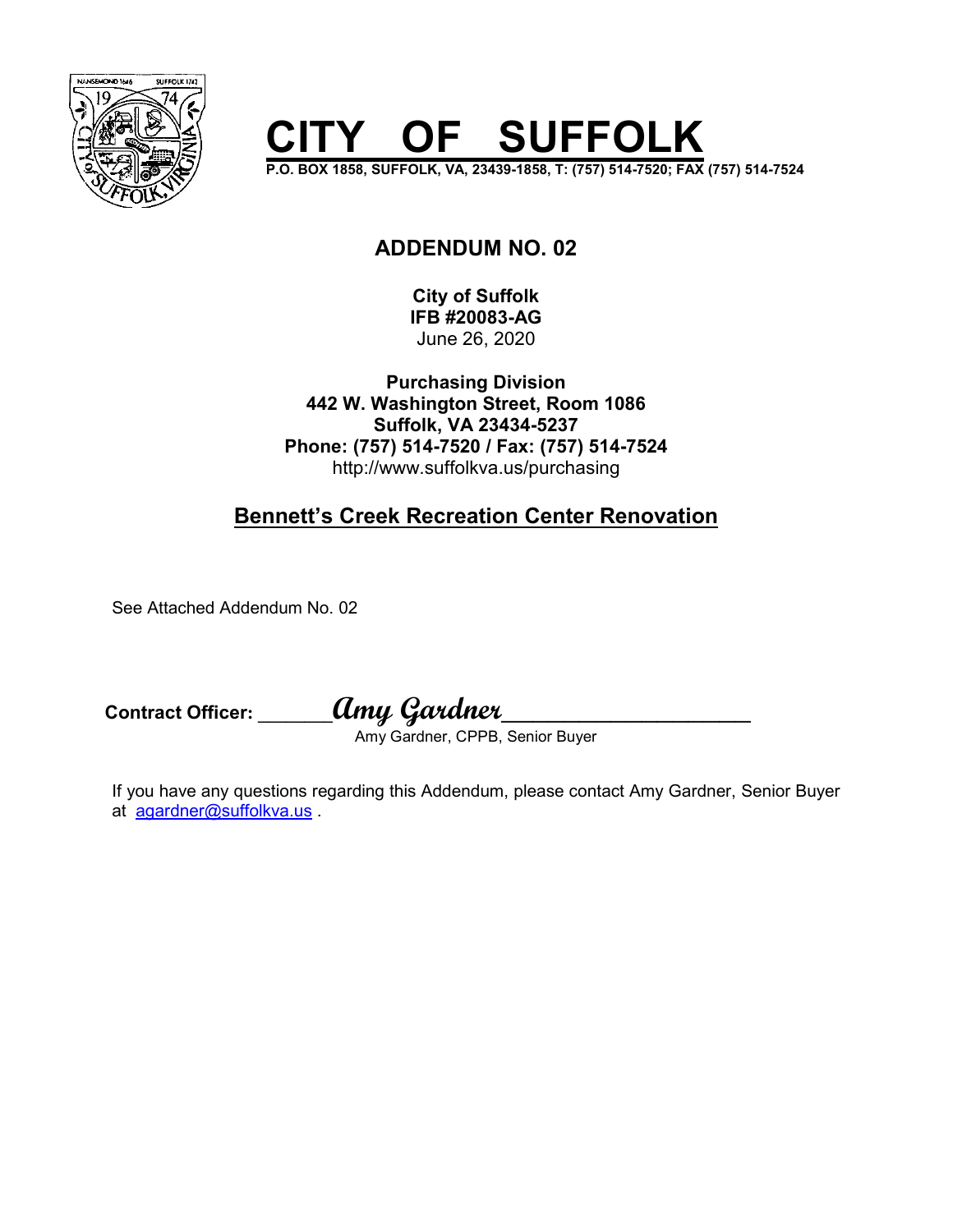#### **Bidding Addendum**

**Addendum No. 02** for Bennett's Creek Recreation Center Renovation: Comm. No. 215021, dated May 20, 2020.

- To: All Bidding Document Holders of Record
- From: Wiley|Wilson Lynchburg, Virginia

*This Addendum contains 3 pages, listed attachments, and modifies the specifications and Invitation for Bid. Acknowledge receipt of this Addendum in the space provided on the Bid Form. Failure to do so may subject bidder to disqualification.* 

#### **Pre-Bid Questions and Clarifications**

#### **Permits and Fees Covered by the City:**

- Building Permit Fee
- Water & Sewer/HRSD Connection Fee
- DEQ Permit Fee
- Storm Water Utility Fee

#### **Permits and Fees Covered by the General Contractor:**

- Mechanical Permit Fee
- Plumbing Permit Fee
- Electrical Permit Fee
- Land Disturbance Permit Fee

#### **Add the follow paragraphs to Section 011000 – SUMMARY:**

#### 1.8 WORK UNDER OWNER'S SEPARATE CONTRACTS

- A. Work with Separate Contractors: Cooperate fully with Owner's separate contractors, so work on those contracts may be carried out smoothly, without interfering with or delaying Work under this Contract or other contracts. Coordinate the Work of this Contract with work performed under Owner's separate contracts.
- B. Concurrent Work: Owner will award separate contract(s) for the following construction operations at Project site. Those operations will be conducted simultaneously with Work under this Contract.
	- 1. CTSI: .Security and Access Control Systems (G.C. to coordinate the installation of conduits, correct door frames, junction boxes, etc. for the install of security video cameras, electronic door strikes, access card readers, etc. as per plans).
	- 2. FSI: Furniture and Modular Office Systems (G.C. to coordinate with FSI on electrical and data connections for office systems furniture installation).
	- 3. Tri-City Communications: Data and Communications Wiring (G.C. to coordinate with Tri-City Communications on conduits, cable trays/raceways, termination boxes, etc. for the installation of data and communications cabling).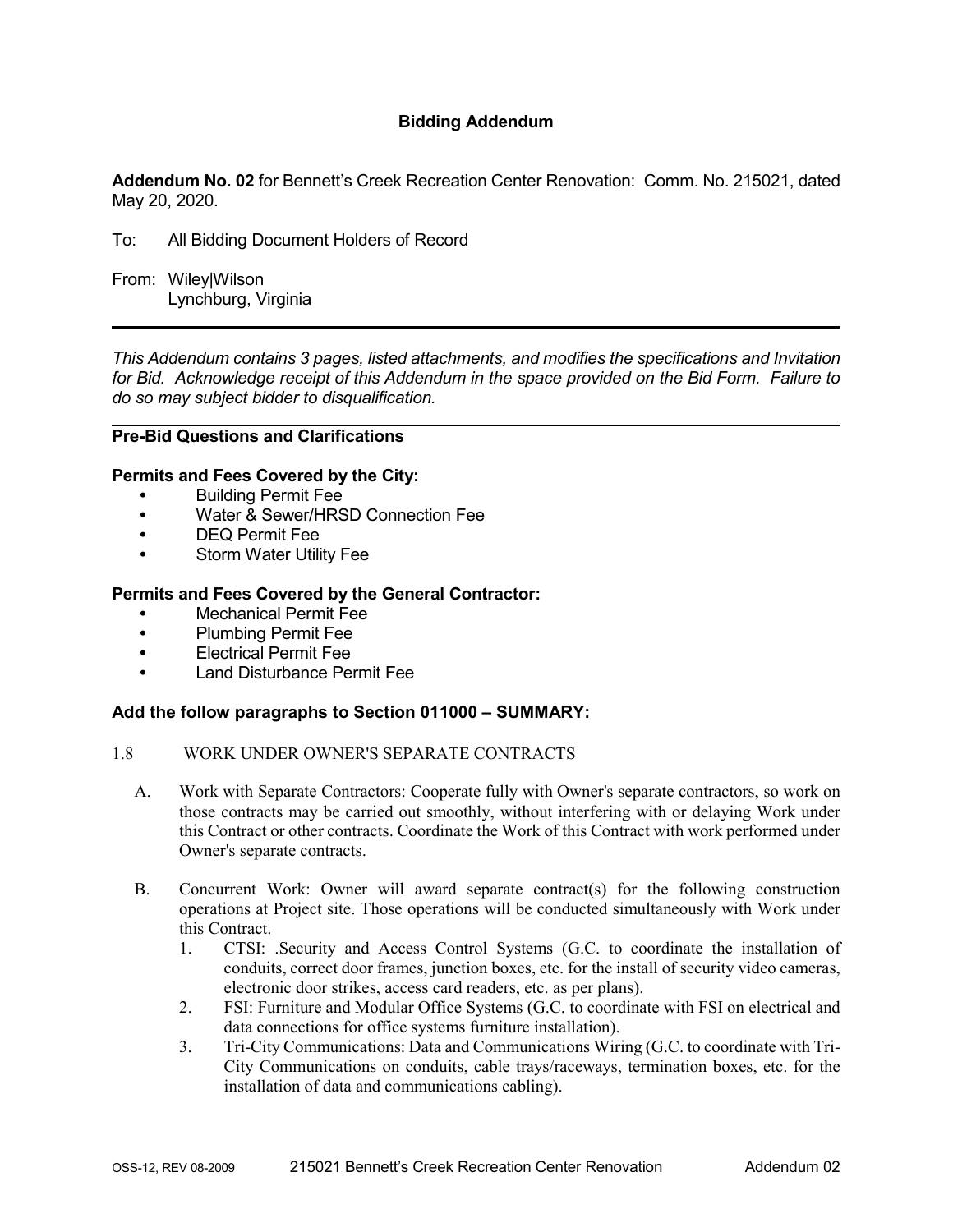#### 1.9 OWNER-FURNISHED/CONTRACTOR-INSTALLED (OFCI) PRODUCTS

- A. Owner has negotiated Product Purchase with suppliers of material and equipment to be incorporated into the Work. Owner will assign these Product Purchase contracts to Contractor. Include receiving, handling, storage if required, and installation of material and equipment in the Contract Sum unless otherwise indicated.
- B. Owner's Responsibilities: Owner will furnish products indicated and perform the following, as applicable:
	- 1. Provide to Contractor contact information for vendors suppling Owner purchase products.
	- 2. Suppliers will provide list of Products purchased, earliest delivery dates, Product Data, Shop Drawings, and Samples.
	- 3. Provide for delivery of Owner-furnished products to Project site.
	- 4. Obtain manufacturer's inspections, service, and warranties.
- C. Contractor's Responsibilities: The Work includes the following, as applicable:
	- 1. Designate delivery dates of Owner-furnished products in Contractor's construction schedule, utilizing vendor-furnished earliest available delivery dates.
	- 2. Review Owner-reviewed Product Data, Shop Drawings, and Samples, noting discrepancies and other issues in providing for Owner-furnished products in the Work.
	- 3. Receive, inspect for damage, unload, handle, store, protect, and install Owner-furnished products.
	- 4. Make building services connections for Owner-furnished products.
	- 5. Protect Owner-furnished products from damage during storage, handling, and installation and prior to Substantial Completion.
	- 6. Repair or replace Owner-furnished products damaged following receipt.
- D. Owner-Furnished/Contractor-Installed (OFCI) Products:
	- 1. Major HVAC equipment will be provided by DamuthTrane. This equipment is identified in the equipment schedule on drawing M601 by note in the equipment schedules as "Government Furnished, Contractor Installed". See attached proposals in Addendum 02.
	- 2. All other HVAC equipment not so noted will be included within the Contractor's bid.

#### **ATTACHMENTS**

- Proposals
	- Trane Equipment Proposal # PN20-137 dated 6/25/2020.
	- DAMUTH Services, Inc. DDC Controls Systems Proposal # PN20-137 dated 6/25/2020.

#### End of Addendum No.02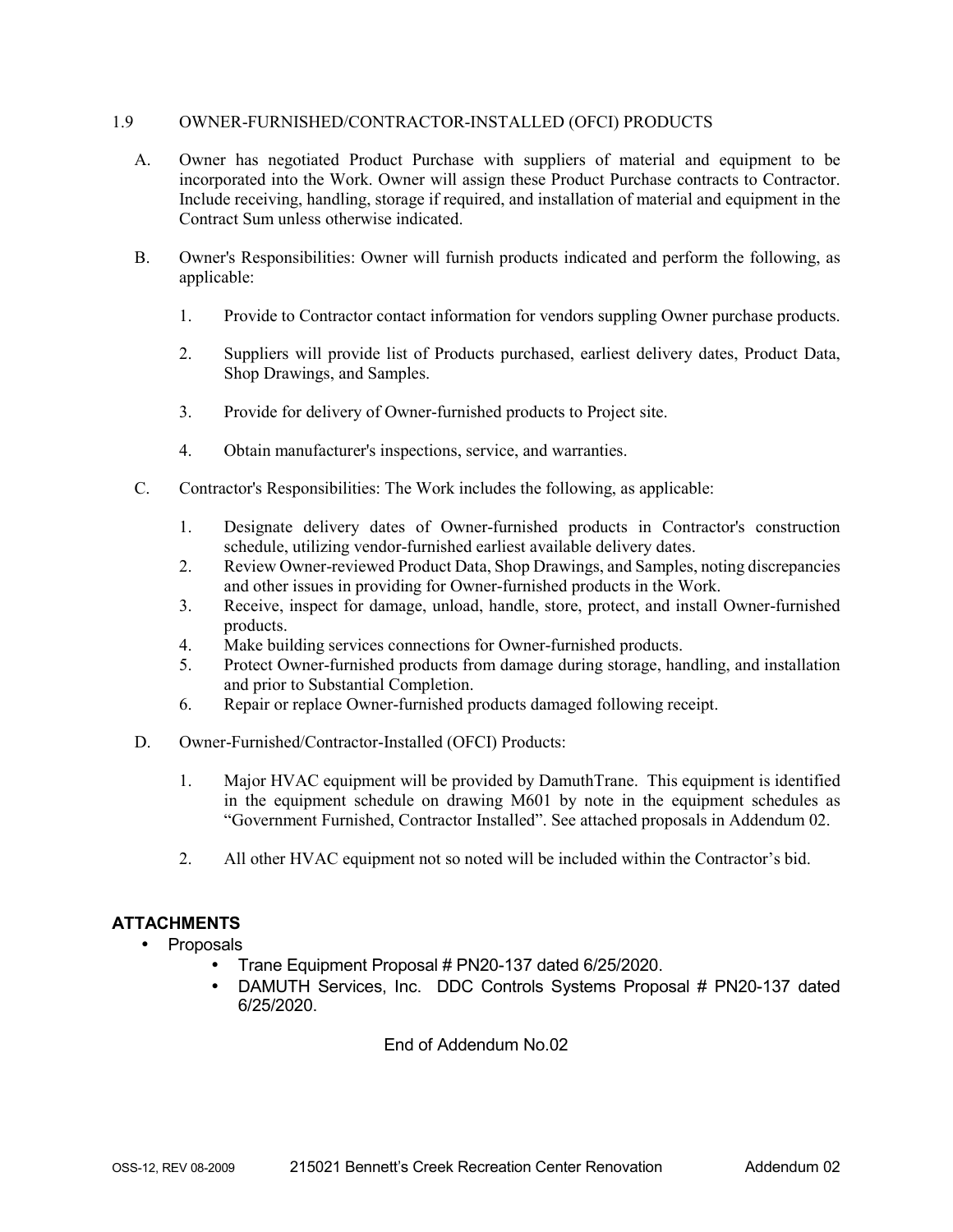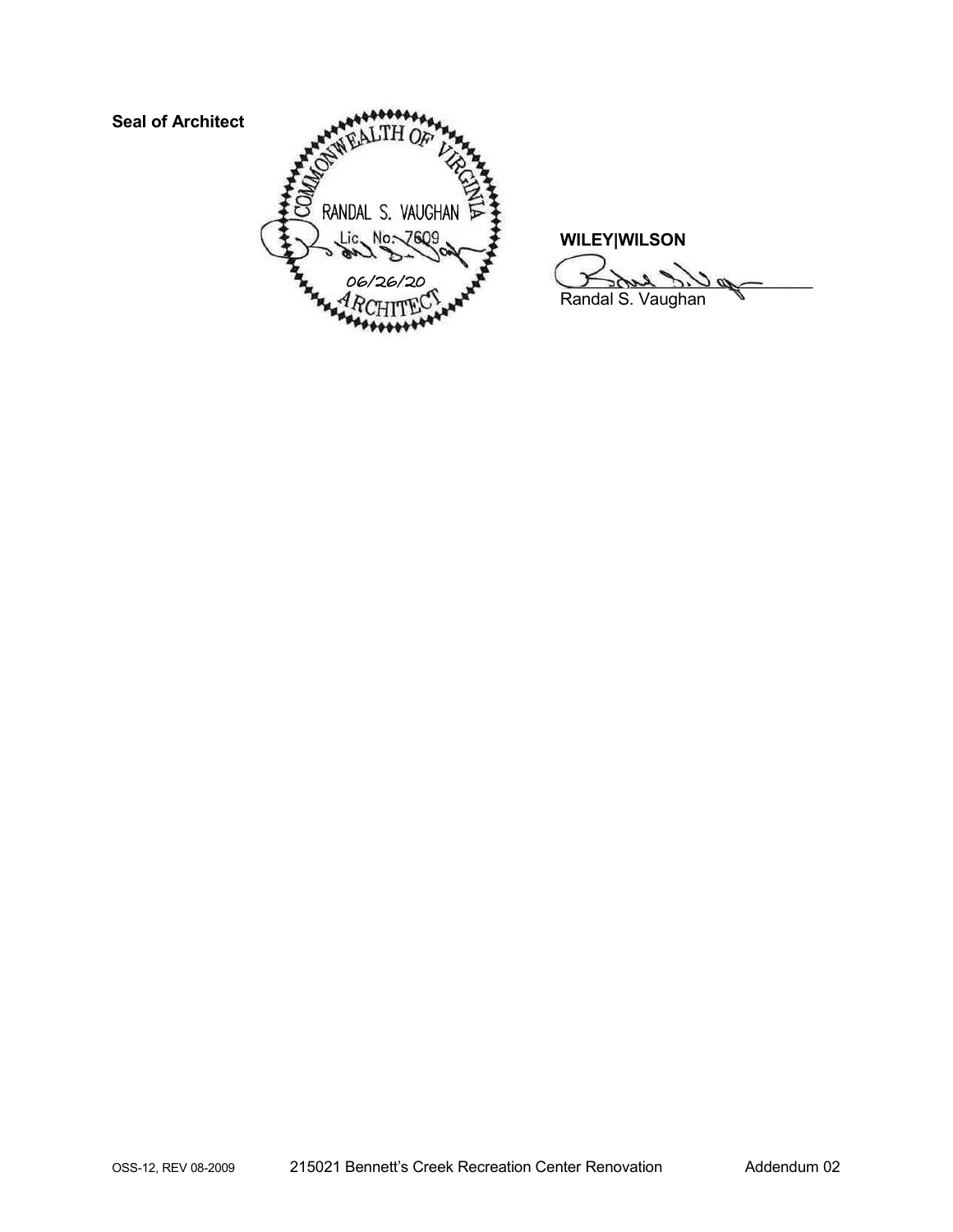

Bennett's Creek Rec Center

*Prepared For:* City of Suffolk Attn: Gerry Jones

*Job Name:*

# *Proposal*

(Valid for 30 days from Proposal date)

*PROPRIETARY AND CONFIDENTIAL PROPERTY OF Trane U.S. Inc.*

*DISTRIBUTION TO OTHER THAN THE NAMED RECIPIENT IS PROHIBITED*

**©** *2016 Trane All rights reserved*

*Date:* June 25, 2020

*Proposal Number:* PN20-137

*Engineer:* Wiley Wilson

*Payment Terms:* Net 30 Days

*Delivery Terms:* Freight Allowed and Prepaid - F.O.B. Factory

Trane U.S. Inc. is pleased to provide the following proposal for your review and approval.

| Tag Data - Trane - Mitsubishi VRF Outdoor Unit (Qty: 1) |  |  |
|---------------------------------------------------------|--|--|
|---------------------------------------------------------|--|--|

| Item | Tag(s) | <b>Qty Description</b>                       |
|------|--------|----------------------------------------------|
| A1   | l HR-1 | <b>I Trane - Mitsubishi VRF Outdoor Unit</b> |

#### **Product Data - Trane - Mitsubishi VRF Outdoor Unit**

#### **Item: A1 Qty: 1 Tag(s): HR-1**

- TURYE3843BN40AN Heat Recovery Outdoor Unit
	- o (2) TURYE1923AN40AN Modules
	- o (3) CMY-R160-J1 Joint Pipe Adapters
	- o *5 Year Parts & Labor Warranty*
	- o *Start up assistance by Damuth Services*

#### **Tag Data - Trane - Mitsubishi VRF Indoor Units (Qty: 24)**

| l Item      | Taq(s)                    | Qty | <b>Description</b>                         |
|-------------|---------------------------|-----|--------------------------------------------|
| B1 thru B24 | <b>IFCU-1 thru FCU-24</b> | 24  | <b>Trane - Mitsubishi VRF Indoor Units</b> |
| - - - -     |                           |     |                                            |

#### **Product Data - Trane - Mitsubishi VRF Indoor Units**

#### **All Units**

Indoor units of type scheduled

- Grilles on ceiling cassette types (Fld)
- Condensate Pumps for Wall mounted FCUs (Fld)
- *5 Year Parts & Labor Warranty*

#### **Tag Data - Trane - Mitsubishi VRF Branch Controllers (Qty: 4)**

| l Item                             | 'aq(s)                 | Qty | <b>I</b> Description                        |
|------------------------------------|------------------------|-----|---------------------------------------------|
| C <sub>1</sub> thru C <sub>4</sub> | <b>IBC-1 thru BC-4</b> |     | l Trane - Mitsubishi VRF Branch Controllers |

#### **Product Data - Trane - Mitsubishi VRF Branch Controllers**

#### **Item: C1 thru C4 Qty: 4 Tag(s): BC-1 thru BC-4**

- (1) 16 Branch Main Branch Controller
- (2) 8 Branch Sub Branch Controllers
- (1) 4 Branch Sub Branch Controller

#### **Tag Data - Trane - Mitsubishi VRF Controls (Qty: 25)**

| <b>Item</b>    |    | <b>Qty Description</b>                            |
|----------------|----|---------------------------------------------------|
| D1             |    | Trane - Mitsubishi VRF Controls - Main Controller |
| D <sub>2</sub> | 24 | Trane - Mitsubishi VRF Controls - FCU Controllers |

#### **Product Data - Trane - Mitsubishi VRF Controls**

**Item: D1 Qty: 1**

- (1) TW-50A Centralized Controller (Fld)
	- BACnet Master license

#### **Item: D2 Qty: 24**

(24) TAR-40MAAU Wired Controllers (Fld)

#### **Notes for Items A thru E:**

- **1. All Accessories Must Be Field Installed By The Mechanical Contractor.**
- **2. Not Included: Corrosion Coatings, Spare Filters, Refrigerant, Refrigerant Specialties, External Vibration Isolation, Disconnect Switches, Air Balancing & Installation.**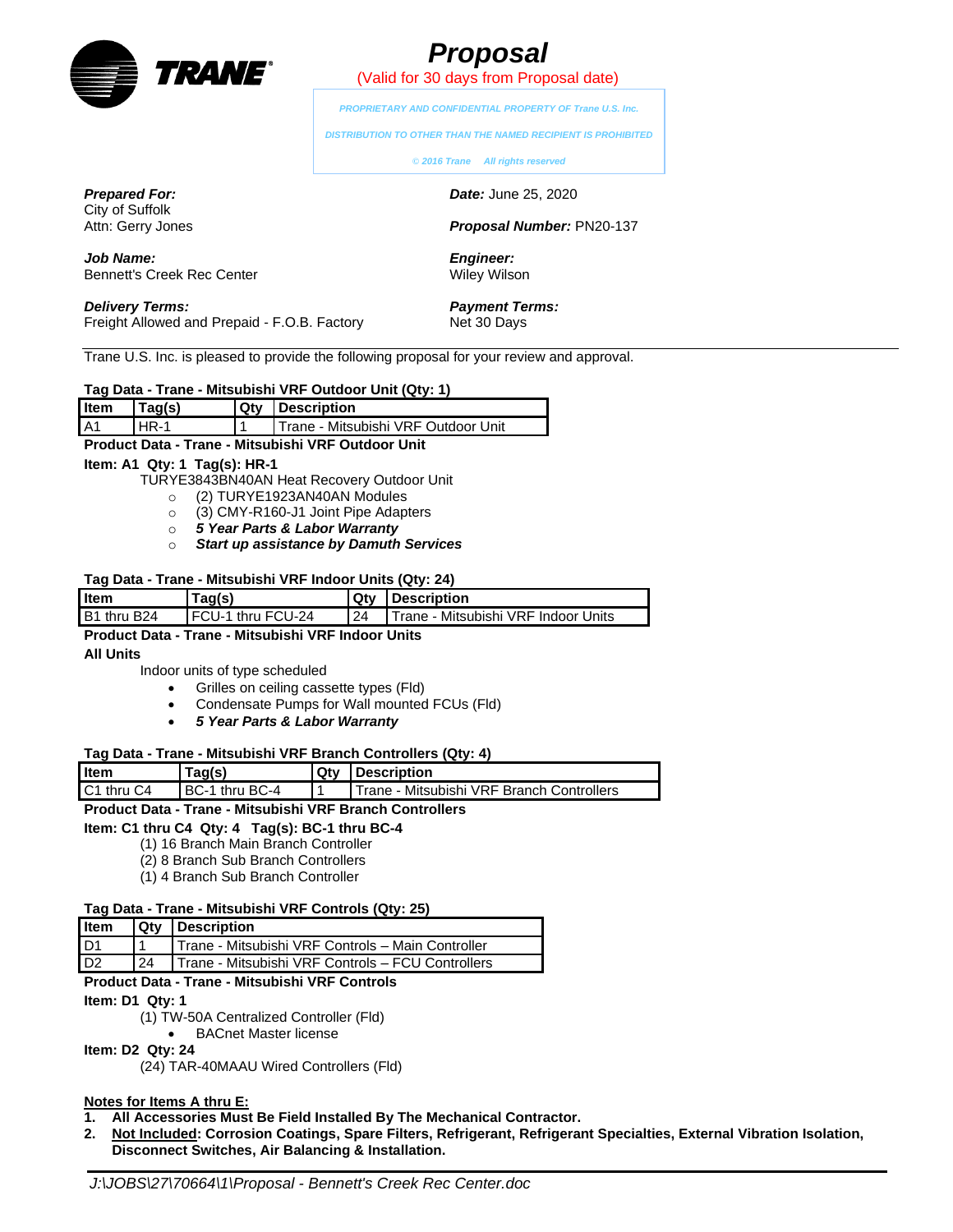#### **Tag Data - Packaged Gas/Electric Units (Qty: 2)**

| l Item | Tag(s) | Qtv | <b>Description</b>                              | l Model Number |
|--------|--------|-----|-------------------------------------------------|----------------|
| l F1   | AHU-1  |     | 20 Ton Packaged Unitary Gas/Electric Unit       | YHD240G4RVC    |
| l F2   | AHU-2  |     | I 12 1/2 Ton Packaged Unitary Gas/Electric Unit | YHD150G4RVC    |

#### **Product Data - Packaged Gas/Electric Units**

#### **All Units**

Packaged Unitary Gas/Electric Units of sizes above - High efficiency 460/60/3 Single zone VAV Gas Heat - Modulating Economizer Dry Bulb 0-100% with barometric relief Hinged panels/2" Pleated Filters MERV 8 Standard condenser coil with hail guard Unit mounted non-fused disconnect Powered convenience outlet Air-Fi wireless communications interface *Dehumidification-hot gas reheat* Demand ventilation controls Wall Mounted CO2 sensor (Fld) Ventilation module (Fld) *30" tall horizontal supply and return conversion curb (Fld) Startup/ Checkout & 5 Year Parts & Labor Warranty by Damuth Services*

#### **Notes for Item F:**

- **1. All Accessories Marked (Fld) Must Be Field Installed By The Mechanical Contractor.**
- **2. Not Included: Smoke Detectors, Door Switches, Concentric Diffusers, Service Lights, Double Wall, Return Air Bypass Damper, Corrosion Coatings, Air Balancing, Maintenance Service, & Installation.**

#### **Tag Data – Trane Horizon Rooftop Unit (Qty: 1)**

| Item           | Tag(s) | Qty | <b>Equipment Description</b>                                                                        | <b>Model Number</b> |
|----------------|--------|-----|-----------------------------------------------------------------------------------------------------|---------------------|
| G <sub>1</sub> | DOAS-1 | 1   | Trane Horizon Rooftop Unit                                                                          | OADG015C3           |
|                |        |     | Product Data - Trane Horizon Rooftop Units                                                          |                     |
|                |        |     | Item: $G1$ Qty: 1 Tag(s): DOAS-1                                                                    |                     |
|                |        |     | Airflow Configuration: Vertical Discharge/Vertical Return                                           |                     |
|                |        |     | Indoor Coil Type: DX 6-Row                                                                          |                     |
|                |        |     | Reheat: Fin & Tube Modulating HGRH                                                                  |                     |
|                |        |     | Compressor: Digital Scroll-1st Circuit Only                                                         |                     |
|                |        |     | Supply Fan Motor Type: Direct Drive w/VFD                                                           |                     |
|                |        |     | Exhaust Fan Motor Type: Direct Drive w/VFD                                                          |                     |
|                |        |     | Heat Type - Indirect Fired - Standard Efficiency (80%)                                              |                     |
|                |        |     | Unit Controls: Single-Zone VAV - UC600 controller                                                   |                     |
|                |        |     | <b>Building Interface: BACnet</b>                                                                   |                     |
|                |        |     | Filter Options: MERV-8, 30% <1 set>                                                                 |                     |
|                |        |     | Energy Recovery: ERV-Composite Construction Enthalpy Wheel with Frost Control and Bypass            |                     |
|                |        |     | Damper Options: 100% OA 2-Position Damper w/RA 2-Position Damper                                    |                     |
|                |        |     | <b>Exhaust Dampers: Isolation Dampers</b>                                                           |                     |
|                |        |     | Electrical Options: Non-Fused Disconnect                                                            |                     |
|                |        |     | <b>Outdoor Air Monitoring: Airflow Probes</b>                                                       |                     |
|                |        |     | Condenser Fan Options: Active (VFD) Head Pressure Control<br>Convenience Outlet: Convenience Outlet |                     |
|                |        |     | 2 inch Double Wall Construction                                                                     |                     |
|                |        |     | Stainless Steel Drip Pan                                                                            |                     |
|                |        |     | 14" Roof Curb For Flat Roof (Fld)                                                                   |                     |
|                |        |     | Startup/Checkout & 5 Year Parts & Labor Warranty by Damuth Services                                 |                     |
|                |        |     |                                                                                                     |                     |

#### **Notes for Item G:**

- **1. All Accessories Marked (Fld) Must Be Field Installed By The Mechanical Contractor.**
- **2. Not Included: Smoke Detector, Service Lights, APR Valve, Corrosion Coatings, Service & Maintenance, Training, Spare Filters, Air Balancing & Installation.**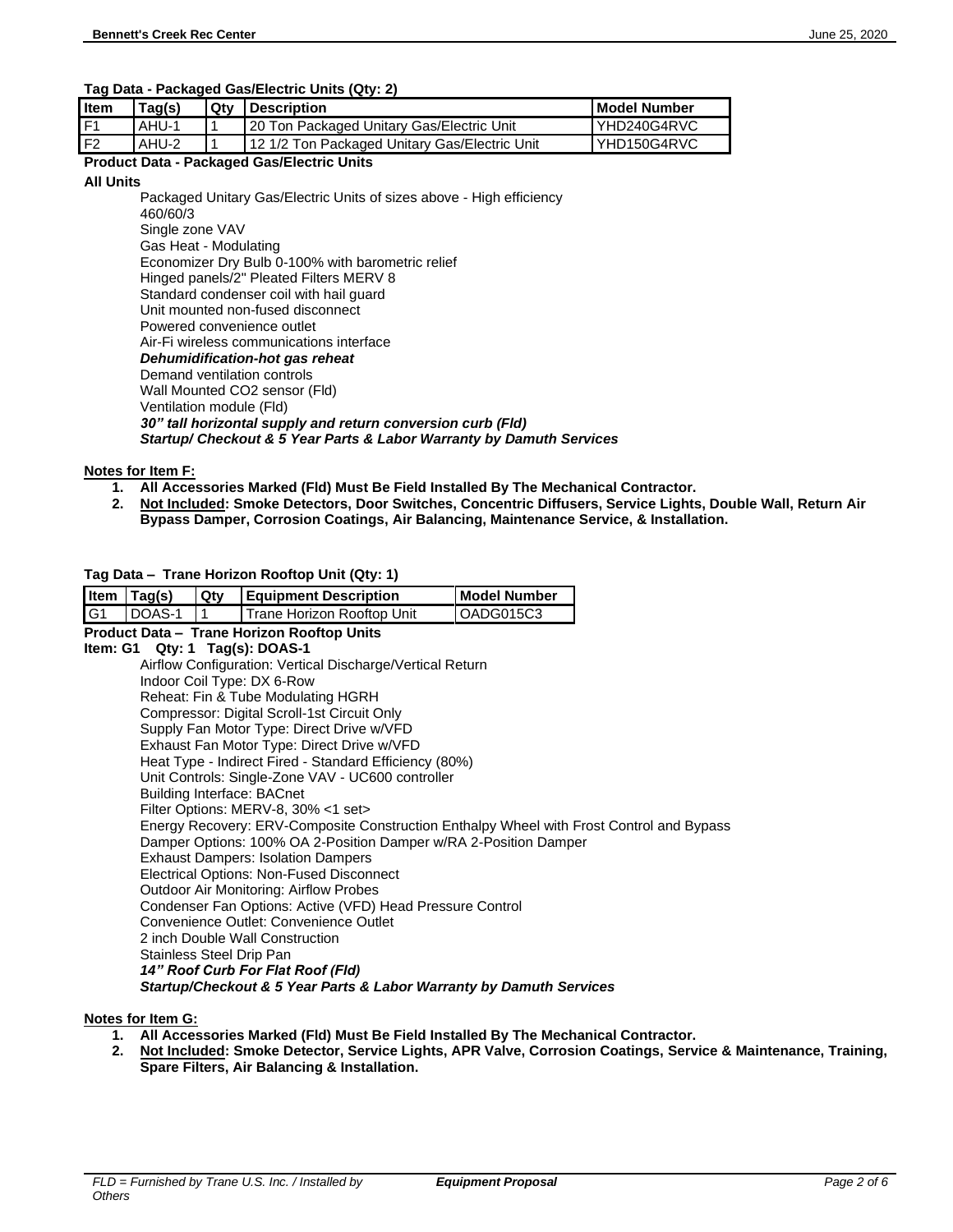**Tag Data - Electric Heaters (Qty: 3)**

| <b>Item</b> | Taq(s)       |   | <b>Qty Description</b>             |
|-------------|--------------|---|------------------------------------|
| <b>H1</b>   | EUH-1. EUH-2 | 2 | <b>I Electric Unit Heaters</b>     |
| l H2        | EUH-3        |   | Electric Wall Mounted Unit Heaters |

#### **Product Data - Electric Unit Heaters**

#### **Item: H1 Qty: 2 Tag(s): EUH-1, EUH-2**

Electric Unit Heater 3.3 kW Unit Capacity 208/60/1 Thermostat (Fld) Disconnect Switch (Fld) Mounting Bracket - Horizontal Discharge (Fld) *5 Year Parts & Labor Warranty*

#### **Item: H2 Qty: 1 Tag(s): EUH-3**

2 kW Unit Capacity 208/60/1 **Thermostat** Wall Box *5 Year Parts & Labor Warranty*

#### **Notes for Items H:**

- **1. All Accessories Marked (Fld) Must Be Field Installed By The Mechanical Contractor.**
- **2. Not Included: Service & Maintenance, Training, Spare Filters, Air Balancing & Installation.**

#### **This proposal is subject to your acceptance of the attached Trane terms and conditions (Equipment).**

| <b>CUSTOMER ACCEPTANCE</b>             | <b>TRANE ACCEPTANCE</b><br>Trane U.S. Inc. |
|----------------------------------------|--------------------------------------------|
| Authorized Representative              | Submitted By: Eric Jones                   |
| <b>Printed Name</b>                    | Office: (757) 558-0200                     |
| Title                                  | Authorized Representative                  |
| Purchase Order New York Purchase Order | <b>Title</b>                               |
|                                        | Signature Date                             |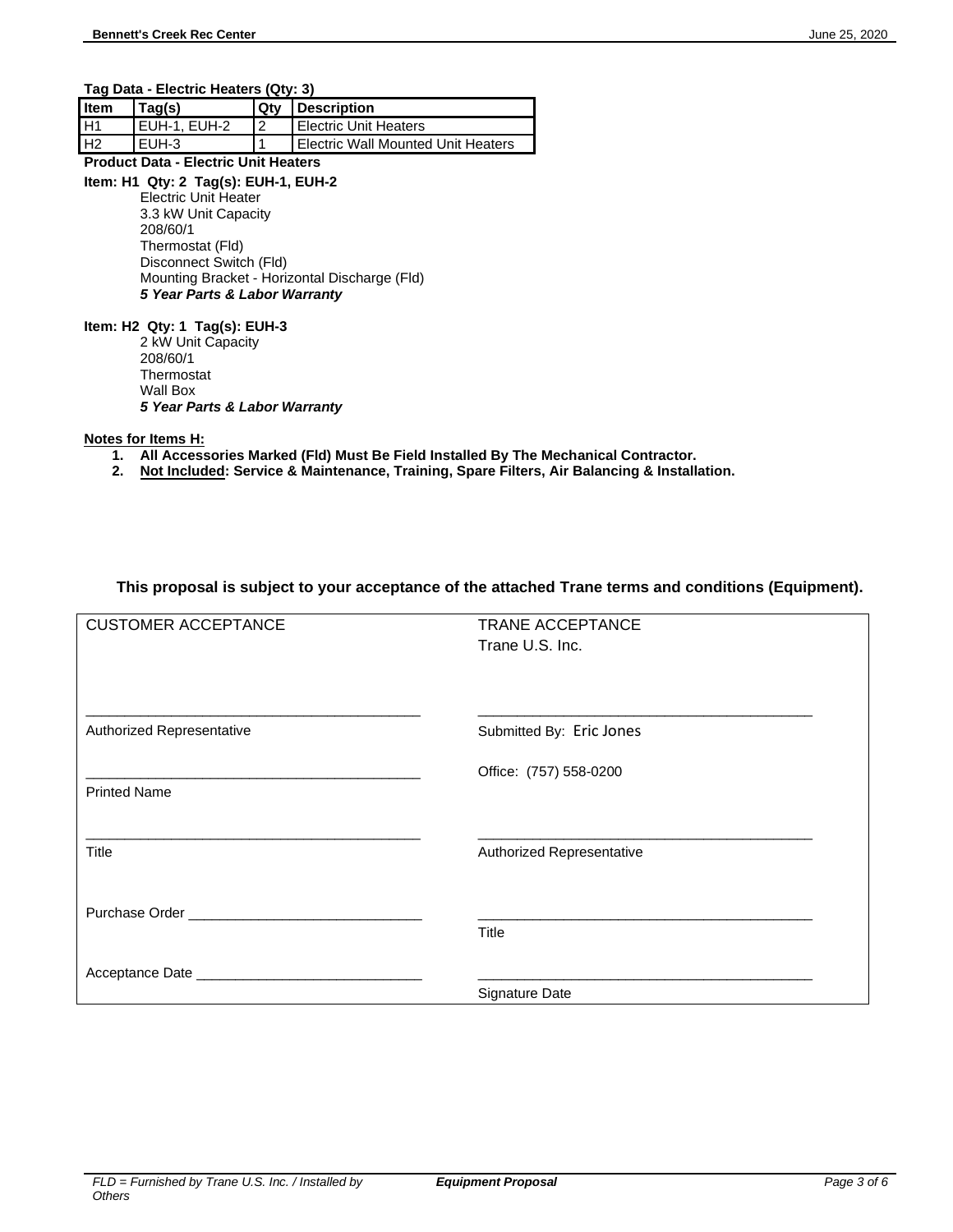**TERMS AND CONDITIONS - COMMERCIAL EQUIPMENT**

**"Company" shall mean Trane U.S. Inc.. 1. Acceptance. These terms and conditions are an integral part of Company's offer and form the basis of any agreement (the "Agreement") resulting from Company's proposal (the "Proposal") for the sale of the described commercial equipment and any ancillary services (the "Equipment")**. **COMPANY'S TERMS AND CONDITIONS ARE SUBJECT TO PERIODIC CHANGE OR AMENDMENT**. The Proposal is subject to acceptance in writing by the party to whom this offer is made or an authorized agent ("Customer") delivered to Company within 30 days from the date of the Proposal. If Customer accepts the Proposal by placing an order, without the addition of any other terms and conditions of sale or any other modification, Customer's order shall be deemed acceptance of the Proposal subject to Company's terms and conditions. If Customer's order is expressly conditioned upon Company's acceptance or assent to terms and/or conditions other than those expressed herein, return of such order by Company with Company's terms and conditions attached or referenced serves as Company's notice of objection to Customer's terms and as Company's counter-offer to provide Equipment in accordance with the Proposal and the Company's terms and conditions. If Customer does not reject or object in writing to Company within 10 days, Company's counter-offer will be deemed accepted. Customer's acceptance of the Equipment will in any event constitute an acceptance by Customer of Company's terms and conditions. This Agreement is subject to credit approval by Company. Upon disapproval of credit, Company may delay or suspend performance or, at its option, renegotiate prices and/or terms and conditions with Customer. If Company and Customer are unable to agree on such revisions, this Agreement shall be cancelled without any liability.

**2. Title and Risk of Loss.** All Equipment sales with destinations to Canada or the U.S. shall be made as follows: FOB Company's U.S. manufacturing facility or warehouse (full freight allowed). Title and risk of loss or damage to Equipment will pass to Customer upon tender of delivery of such to carrier at Company's U.S. manufacturing facility or warehouse.

**3. Pricing and Taxes.** Following acceptance without addition of any other terms and condition of sale or any other modification by Customer, the prices stated are firm provided that notification of release for immediate production and shipment is received at Company's factory not later than 3 months from order acceptance. If such release is received later than 3 months from order acceptance date, prices will be increased a straight 1% (not compounded) for each 1 month period (or part thereof) beyond the 3 month firm price period up to the date of receipt of such release. If such release is not received within 6 months after the date of order acceptance, the prices are subject to renegotiation or at Company's option, the order will be cancelled. Any delay in shipment caused by Customer's actions will subject prices to increase equal to the percentage increase in list prices during that period of delay and Company may charge Customer with incurred storage fees. In no event will prices be decreased. The price of Equipment does not include any present or future foreign, federal, state, or local property, license, privilege, sales, use, excise, value added, gross receipts or other like taxes or assessments. Such amounts will be itemized separately to Customer, who will make prompt payment to Company. Company will accept valid exemption documentation for such from Customer, if applicable. All prices include packaging in accordance with Company's standard procedures. Charges for special packaging, crating or packing are the responsibility of Customer.

**4. Delivery and Delays.** Delivery dates are approximate and not guaranteed. Company will use commercially reasonable efforts to deliver the Equipment on or before the estimated delivery date will notify Customer if the estimated delivery dates cannot be honored, and will deliver the Equipment and services as soon as practicable thereafter. In no event will Company be liable for any damages or expenses caused by delays in delivery.

**5. Performance.** Company shall be obligated to furnish only the Equipment described in the Proposal and in submittal data (if such data is issued in connection with the order). Company may rely on the acceptance of the Proposal, and in submittal data as acceptance of the suitability of the Equipment for the particular project or location. Unless specifically stated in the Proposal, compliance with any local building codes or other laws or regulations relating to specifications or the location, use or operation of the Equipment is the sole responsibility of Customer. If Equipment is tendered that does not fully comply with the provisions of this Agreement, and Equipment is rejected by Customer, Company will have the right to cure within a reasonable time after notice thereof by substituting a conforming tender whether or not the time for performance has passed.

**6. Force Majeure.** Company's duty to perform under this Agreement and the Equipment prices are contingent upon the non-occurrence of an Event of Force Majeure. If the Company shall be unable to carry out any material obligation under this Agreement due to an Event of Force Majeure, this Agreement shall at Company's election (i) remain in effect but Company's obligations shall be suspended until the uncontrollable event terminates or (ii) be terminated upon 10 days notice to Customer, in which event Customer shall pay Company for all parts of the Work furnished to the date of termination. An "Event of Force Majeure" shall mean any cause or event beyond the control of Company. Without limiting the foregoing, "Event of Force Majeure" includes: acts of God; acts of terrorism, war or the public enemy; flood; earthquake; tornado; storm; fire; civil disobedience; pandemic insurrections; riots; labor/labour disputes; labor/labour or material shortages; sabotage; restraint by court order or public authority (whether valid or invalid); and action or non-action by or inability to obtain or keep in force the necessary governmental authorizations, permits, licenses, certificates or approvals if not caused by Company; and the requirements of any applicable government in any manner that diverts either the material or the finished product to the direct or indirect benefit of the government.

**7. Limited Warranty.** Company warrants the Equipment manufactured by Company for a period of the lesser of 12 months from initial start-up or 18 months from date of shipment, whichever is less, against failure due to defects in material and manufacture and that it has the capacities and ratings set forth in Company's catalogs and bulletins ("Warranty"). **Equipment manufactured by Company that includes required start-up and sold in North America will not be warranted by Company unless Company performs the Equipment startup**. Exclusions from this Warranty include damage or failure arising from: wear and tear; corrosion, erosion, deterioration; modifications made by others to the Equipment; repairs or alterations by a party other than Company that adversely affects the stability or reliability of the Equipment; vandalism; neglect; accident; adverse weather or environmental conditions; abuse or improper use; improper installation; commissioning by a party other than Company; unusual physical or electrical or mechanical stress; operation with any accessory, equipment or part not specifically approved by Company; refrigerant not supplied by Company; and/or lack of proper maintenance as recommended by Company. Company shall not be obligated to pay for the cost of lost refrigerant or lost product. Company's obligations and liabilities under this Warranty are limited to furnishing replacement equipment or parts, at its option, FCA (Incoterms 2000) factory or warehouse (f.o.b. factory or warehouse for US domestic purposes) at Company-designated shipping point, freight-allowed to Company's warranty agent's stock location, for all non-conforming Company-manufactured Equipment (which have been returned by Customer to Company. Returns must have prior written approval by Company and are subject to restocking charge where applicable. Equipment, material and/or parts that are not manufactured by Company are not warranted by Company and have such warranties as may be extended by the respective manufacturer. **COMPANY MAKES NO REPRESENTATION OR WARRANTY, EXPRESS OR IMPLIED, REGARDING PREVENTION OF MOLD/MOULD, FUNGUS, BACTERIA, MICROBIAL GROWTH, OR ANY OTHER CONTAMINATES.** No warranty liability whatsoever shall attach to Company until Customer's complete order has been paid for in full and Company's liability under this Warranty shall be limited to the purchase price of the Equipment shown to be defective. Additional warranty protection is available on an extra-cost basis and must be in writing and agreed to by an authorized signatory of the Company. **EXCEPT FOR COMPANY'S WARRANTY EXPRESSLY SET FORTH HEREIN, COMPANY DOES NOT MAKE, AND HEREBY EXPRESSLY DISCLAIMS, ANY WARRANTIES, EXPRESS OR IMPLIED CONCERNING ITS PRODUCTS, EQUIPMENT OR SERVICES, INCLUDING, WITHOUT LIMITATION, ANY WARRANTY OF DESIGN, MERCHANTABILITY OR OF FITNESS FOR A PARTICULAR PURPOSE, OR OTHERS THAT ARE ALLEGED TO ARISE FROM COURSE OF DEALING OR TRADE.**

**8. Indemnity.** To the fullest extent permitted by law, Company and Customer shall indemnify, defend and hold harmless each other from any and all claims, actions, costs, expenses, damages and liabilities, including reasonable attorneys' fees, resulting from death or bodily injury or damage to real or personal property, to the extent caused by the negligence or misconduct of their respective employees or other authorized agents in connection with their activities within the scope of this Agreement. Neither party shall indemnify the other against claims, damages, expenses or liabilities to the extent attributable to the acts or omissions of the other party. If the parties are both at fault, the obligation to indemnify shall be proportional to their relative fault. The duty to indemnify will continue in full force and effect, notwithstanding the expiration or early termination hereof, with respect to any claims based on facts or conditions that occurred prior to expiration or termination.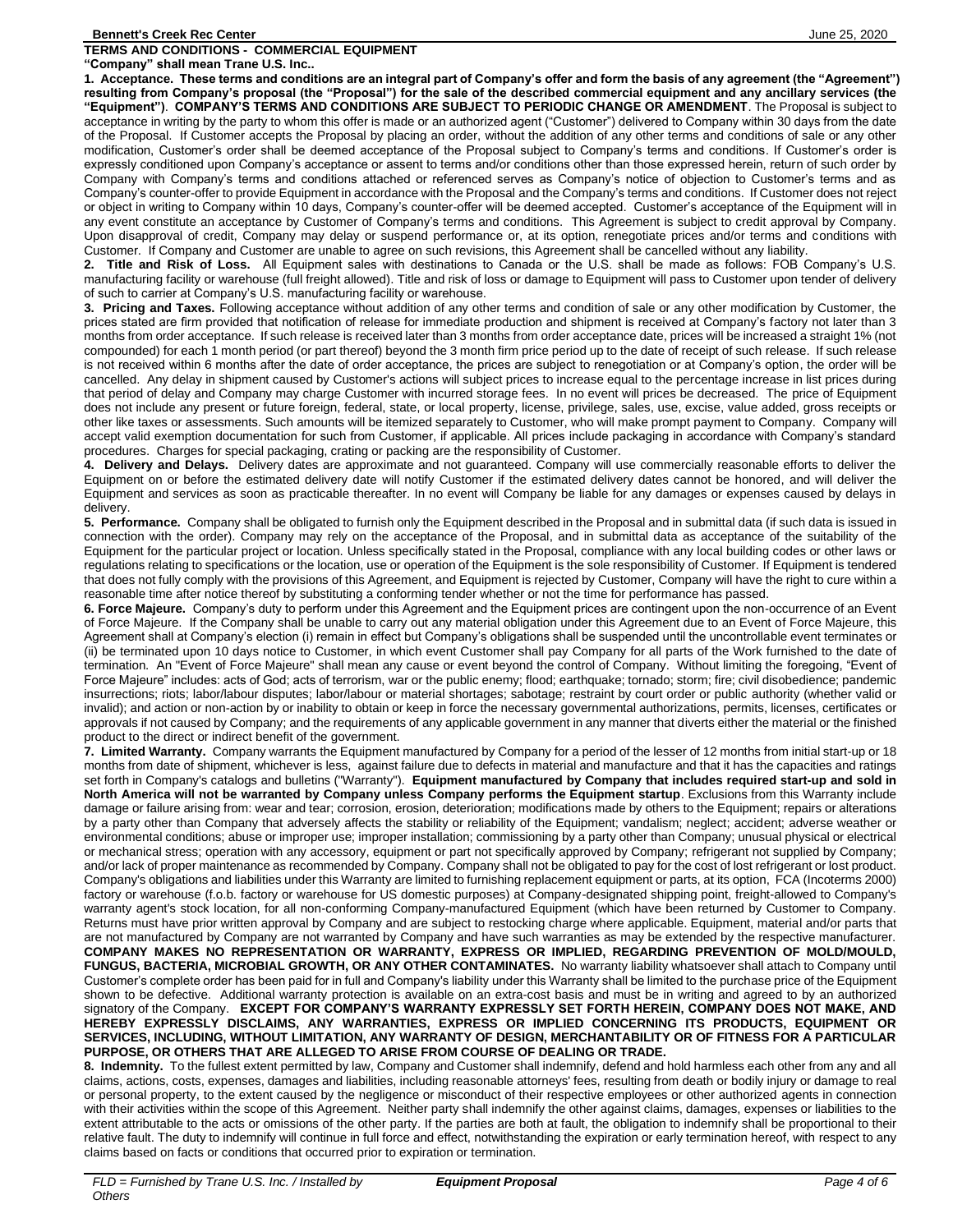**9. Insurance.** Upon request, Company will furnish evidence of its standard insurance coverage. If Customer has requested to be named as an additional insured under Company's insurance policy, Company will do so but only subject to Company's manuscript additional insured endorsement under its primary Commercial General Liability policies. In no event does Company waive any rights of subrogation.

**10. Customer Breach.** Each of the following events or conditions shall constitute a breach by Customer and shall give Company the right, without an election of remedies, to terminate this Agreement, require payment prior to shipping, or suspend performance by delivery of written notice: (1) Any failure by Customer to pay amounts when due; or (2) any general assignment by Customer for the benefit of its creditors, or if Customer becomes bankrupt or insolvent or takes the benefit of any statute for bankrupt or insolvent debtors, or makes or proposes to make any proposal or arrangement with creditors, or if any steps are taken for the winding up or other termination of Customer or the liquidation of its assets, or if a trustee, receiver, or similar person is appointed over any of the assets or interests of Customer; (3) Any representation or warranty furnished by Customer in connection with this Agreement is false or misleading in any material respect when made; or (4) Any failure by Customer to perform or comply with any material provision of this Agreement. Customer shall be liable to the Company for all Equipment furnished and all damages sustained by Company (including lost profit and overhead).

**11. Limitation of Liability. NOTWITHSTANDING ANYTHING TO THE CONTRARY, IN NO EVENT SHALL COMPANY BE LIABLE FOR ANY SPECIAL, INCIDENTAL, INDIRECT CONSEQUENTIAL, OR PUNITIVE OR EXEMPLARY DAMAGES (INCLUDING WITHOUT LIMITATION REFRIGERANT LOSS, BUSINESS INTERRUPTION, LOST DATA, LOST REVENUE, LOST PROFITS) EVEN IF A PARTY HAS BEEN ADVISED OF SUCH POSSIBLE DAMAGES OR IF SAME WERE REASONABLY FORESEEABLE AND REGARDLESS OF WHETHER THE CAUSE OF ACTION IS FRAMED IN CONTRACT, NEGLIGENCE, ANY OTHER TORT, WARRANTY, STRICT LIABILITY, OR PRODUCT LIABILITY). In no event will Company's liability in connection with the provision of products or services or otherwise under this Agreement exceed the entire amount paid to Company by Customer under this Agreement.**

**12. Nuclear Liability.** In the event that the Equipment sold hereunder is to be used in a nuclear facility, Customer will, prior to such use, arrange for insurance or governmental indemnity protecting Company against all liability and hereby releases and agrees to indemnify Company and its suppliers for any nuclear damage, including loss of use, in any manner arising out of a nuclear incident, whether alleged to be due, in whole or in part to the negligence or otherwise of Company or its suppliers.

**13. Intellectual Property; Patent Indemnity.** Company retains all ownership, license and other rights to all patents, trademarks, copyrights, trade secrets and other intellectual property rights related to the Equipment, and, except for the right to use the Equipment sold, Customer obtains no rights to use any such intellectual property. Company agrees to defend any suit or proceeding brought against Customer so far as such suit or proceeding is solely based upon a claim that the use of the Equipment provided by Company constitutes infringement of any patent of the United States of America, provided Company is promptly notified in writing and given authority, information and assistance for defense of same. Company will, at its option, procure for Customer the right to continue to use said Equipment, or modify it so that it becomes non-infringing, or replace same with non-infringing Equipment, or to remove said Equipment and to refund the purchase price. The foregoing will not be construed to include any Agreement by Company to accept any liability whatsoever in respect to patents for inventions including more than the Equipment furnished hereunder, or in respect of patents for methods and processes to be carried out with the aid of said Equipment. The provision of Equipment by Company does not convey any license, by implication, estoppel, or otherwise, under patent claims covering combinations of said Equipment with other devices or elements. The foregoing states the entire liability of Company with regard to patent infringement. Notwithstanding the provisions of this paragraph, Customer will hold Company harmless against any expense or loss resulting from infringement of patents or trademarks arising from compliance with Customer's designs or specifications or instructions.

**14. Cancellation.** Equipment is specially manufactured in response to orders. An order placed with and accepted by Company cannot be delayed, canceled, suspended, or extended except with Company's written consent and upon written terms accepted by Company that will reimburse Company for and indemnify Company against loss and provide Company with a reasonable profit for its materials, time, labor, services, use of facilities and otherwise. Customer will be obligated to accept any Equipment shipped, tendered for delivery or delivered by Company pursuant to the order prior to any agreed delay, cancellation, suspension or extension of the order. Any attempt by Customer to unilaterally revoke, delay or suspend acceptance for any reason whatever after it has agreed to delivery of or accepted any shipment shall constitute a breach of this Agreement. For purposes of this paragraph, acceptance occurs by any waiver of inspection, use or possession of Equipment, payment of the invoice, or any indication of exclusive control exercised by Customer.

**15. Invoicing and Payment.** Unless otherwise agreed to in writing by Company, equipment shall be invoiced to Customer upon tender of delivery thereof to the carrier. Customer shall pay Company's invoices within net 30 days of shipment date. Company reserves the right to add to any account outstanding for more than 30 days a service charge equal to the lesser of the maximum allowable legal interest rate or 1.5% of the principal amount due at the end of each month. Customer shall pay all costs (including attorneys' fees) incurred by Company in attempting to collect amounts due and otherwise enforcing these terms and conditions. If requested, Company will provide appropriate lien waivers upon receipt of payment. Company may at any time decline to ship, make delivery or perform work except upon receipt of cash payment, letter of credit, or security, or upon other terms and conditions satisfactory to Company. Customer agrees that, unless Customer makes payment in advance, Company will have a purchase money security interest in all Equipment to secure payment in full of all amounts due Company and its order for the Equipment, together with these terms and conditions, form a security agreement (as defined by the UCC in the United States and as defined in the Personal Property Security Act in Canada). Customer shall keep the Equipment free of all taxes and encumbrances, shall not remove the Equipment from its original installation point and shall not assign or transfer any interest in the Equipment until all payments due Company have been made. The purchase money security interest granted herein attaches upon Company's acceptance of Customer's order and on receipt of the Equipment described in the accepted Proposal but prior to its installation. The parties have no agreement to postpone the time for attachment unless specifically noted in writing on the accepted order. Customer will have no rights of set off against any amounts, which become payable to Company under this Agreement or otherwise.

**16. Claims.** Company will consider claims for concealed shortages in shipments or rejections due to failure to conform to an order only if such claims or rejections are made in writing within 15 days of delivery and are accompanied by the packing list and, if applicable, the reasons in detail why the Equipment does not conform to Customer's order. Upon receiving authorization and shipping instructions from authorized personnel of Company, Customer may return rejected Equipment, transportation charges prepaid, for replacement. Company may charge Customer any costs resulting from the testing, handling, and disposition of any Equipment returned by Customer which are not found by Company to be nonconforming. All Equipment damaged during shipment and all claims relating thereto must be made with the freight carrier in accordance with such carrier's policies and procedures. Claims for Equipment damaged during shipment are not covered under the warranty provision stated herein.

**17. Export Laws.** The obligation of Company to supply Equipment under this Agreement is subject to the ability of Company to supply such items consistent with applicable laws and regulations of the United States and other governments. Company reserves the right to refuse to enter into or perform any order, and to cancel any order, under this Agreement if Company in its sole discretion determines that performance of the transaction to which such order relates would violate any such applicable law or regulation. Customer will pay all handling and other similar costs from Company's factories including the costs of freight, insurance, export clearances, import duties and taxes. Customer will be "exporter of record" with respect to any export from the United States of America and will perform all compliance and logistics functions in connection therewith and will also comply with all applicable laws, rules and regulations. Customer understands that Company and/or the Equipment are subject to laws and regulations of the United States of America which may require licensing or authorization for and/or prohibit export, re-export or diversion of Company's Equipment to certain countries, and agrees it will not knowingly assist or participate in any such diversion or other violation of applicable United States of America laws and regulations. Customer agrees to hold harmless and indemnify Company for any damages resulting to Customer or Company from a breach of this paragraph by Customer.

**18. General.** Except as provided below, to the maximum extent provided by law, this Agreement is made and shall be interpreted and enforced in accordance with the laws of the state of New York for Equipment shipped to a U.S. location and the laws of the province to which Equipment is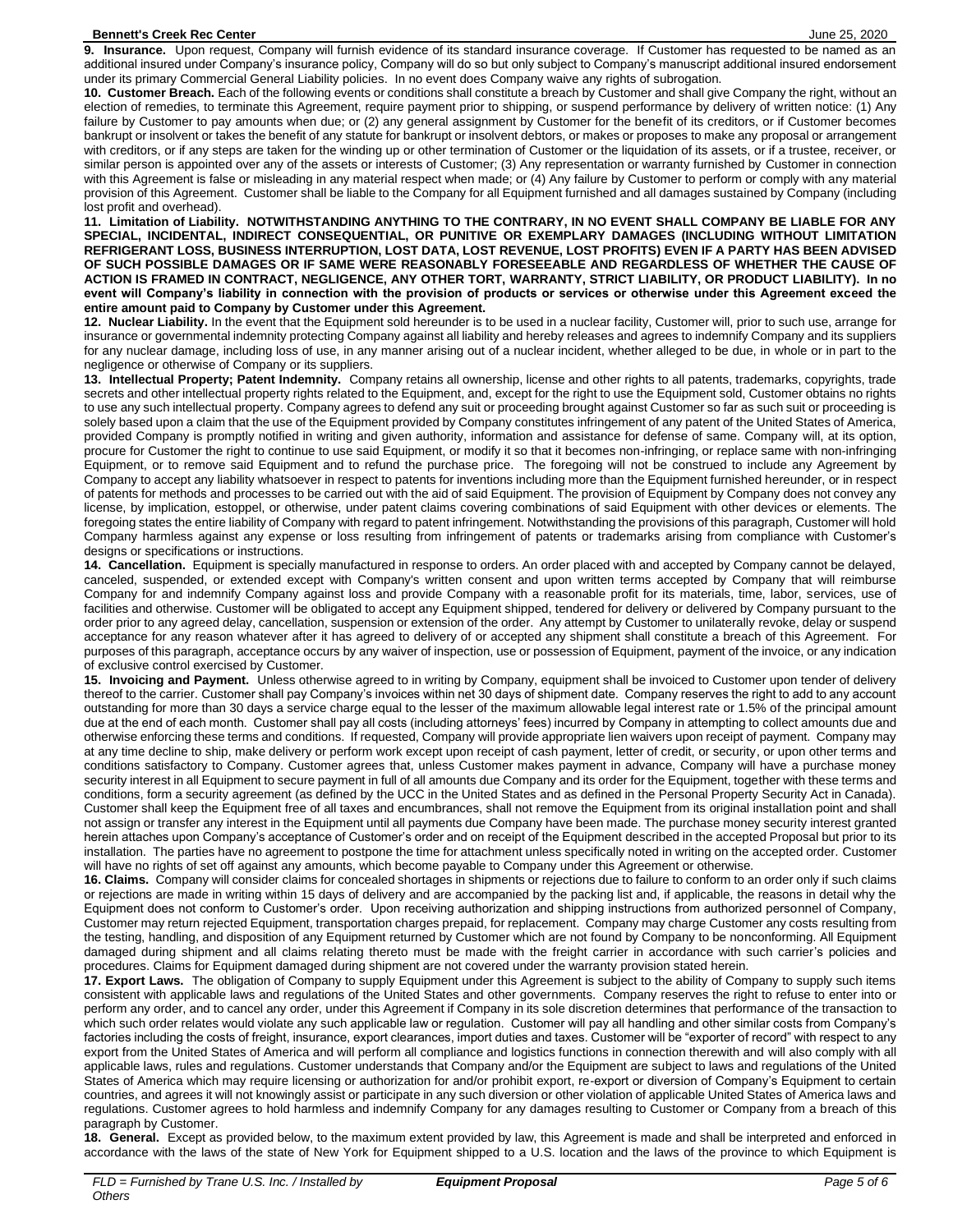#### **Bennett's Creek Rec Center Creek Record Contents and Creek Automobile 25, 2020** June 25, 2020

shipped within Canada, without regard to its conflict of law principles that might otherwise call for the application of a different state's or province's law, and not including the United Nations Convention on Contracts for the International Sale of Goods. Any action or suit arising out of or related to this Agreement must be commenced within one year after the cause of action has accrued. To the extent the Equipment is being used at a site owned and/or operated by any agency of the Federal Government, determination of any substantive issue of law shall be according to the Federal common law of Government contracts as enunciated and applied by Federal judicial bodies and boards of contract appeals of the Federal Government. This Agreement contains all of the agreements, representations and understandings of the parties and supersedes all previous understandings, commitments or agreements, oral or written, related to the subject matter hereof. This Agreement may not be amended, modified or terminated except by a writing signed by the parties hereto. No documents shall be incorporated herein by reference except to the extent Company is a signatory thereon. If any term or condition of this Agreement is invalid, illegal or incapable of being enforced by any rule of law, all other terms and conditions of this Agreement will nevertheless remain in full force and effect as long as the economic or legal substance of the transaction contemplated hereby is not affected in a manner adverse to any party hereto. Customer may not assign, transfer, or convey this Agreement, or any part hereof, or its right, title or interest herein, without the written consent of the Company. Subject to the foregoing, this Agreement shall be binding upon and inure to the benefit of Customer's permitted successors and assigns. This Agreement may be executed in several counterparts, each of which when executed shall be deemed to be an original, but all together shall constitute but one and the same Agreement. A fully executed facsimile copy hereof or the several counterparts shall suffice as an original.

**19. Equal Employment Opportunity/Affirmative Action Clause.** Company is a federal contractor that complies fully with Executive Order 11246, as amended, and the applicable regulations contained in 41 C.F.R. Parts 60-1 through 60-60, 29 U.S.C. Section 793 and the applicable regulations contained in 41 C.F.R. Part 60-741; and 38 U.S.C. Section 4212 and the applicable regulations contained in 41 C.F.R. Part 60-250 Executive Order 13496 and Section 29 CFR 471, appendix A to subpart A, regarding the notice of employee rights in the United States and with Canadian Charter of Rights and Freedoms Schedule B to the Canada Act 1982 (U.K.) 1982, c. 11 and applicable Provincial Human Rights Codes and employment law in Canada.

#### **20. U.S. Government Work.**

**The following provision applies only to direct sales by Company to the US Government.** The Parties acknowledge that Equipment ordered and delivered under this Agreement are Commercial Items as defined under Part 12 of the Federal Acquisition Regulation (FAR). In particular, Company agrees to be bound only by those Federal contracting clauses that apply to "commercial" suppliers and that are contained in FAR 52.212-5(e)(1).

**The following provision applies only to indirect sales by Company to the US Government.** As a Commercial Item Subcontractor, Company accepts only the following mandatory flow down provisions: 52.219-8; 52.222-26; 52.222-35; 52.222-36; 52.222-39; 52.247-64. If the sale of the Equipment is in connection with a U.S. Government contract, Customer certifies that it has provided and will provide current, accurate, and complete information, representations and certifications to all government officials, including but not limited to the contracting officer and officials of the Small Business Administration, on all matters related to the prime contract, including but not limited to all aspects of its ownership, eligibility, and performance. Anything herein notwithstanding, Company will have no obligations to Customer unless and until Customer provides Company with a true, correct and complete executed copy of the prime contract. Upon request, Customer will provide copies to Company of all requested written communications with any government official related to the prime contract prior to or concurrent with the execution thereof, including but not limited to any communications related to Customer's ownership, eligibility or performance of the prime contract. Customer will obtain written authorization and approval from Company prior to providing any government official any information about Company's performance of the work that is the subject of the Proposal or this Agreement, other than the Proposal or this Agreement.

**21. Limited Waiver of Sovereign Immunity**. If Customer is an Indian tribe (in the U.S.) or a First Nation or Band Council (in Canada), Customer, whether acting in its capacity as a government, governmental entity, a duly organized corporate entity or otherwise, for itself and for its agents, successors, and assigns: (1) hereby provides this limited waiver of its sovereign immunity as to any damages, claims, lawsuit, or cause of action (herein "Action") brought against Customer by Company and arising or alleged to arise out of the furnishing by Company of any product or service under this Agreement, whether such Action is based in contract, tort, strict liability, civil liability or any other legal theory; (2) agrees that jurisdiction and venue for any such Action shall be proper and valid (a) if Customer is in the U.S., in any state or United States court located in the state in which Company is performing this Agreement or (b) if Customer is in Canada, in the superior court of the province or territory in which the work was performed; (3) expressly consents to such Action, and waives any objection to jurisdiction or venue; (4) waives any requirement of exhaustion of tribal court or administrative remedies for any Action arising out of or related to this Agreement; and (5) expressly acknowledges and agrees that Company is not subject to the jurisdiction of Customer's tribal court or any similar tribal forum, that Customer will not bring any action against Company in tribal court, and that Customer will not avail itself of any ruling or direction of the tribal court permitting or directing it to suspend its payment or other obligations under this Agreement. The individual signing on behalf of Customer warrants and represents that such individual is duly authorized to provide this waiver and enter into this Agreement and that this Agreement constitutes the valid and legally binding obligation of Customer, enforceable in accordance with its terms.

> 1-26.130-4 (0420) Supersedes 1-26.130-4(0614)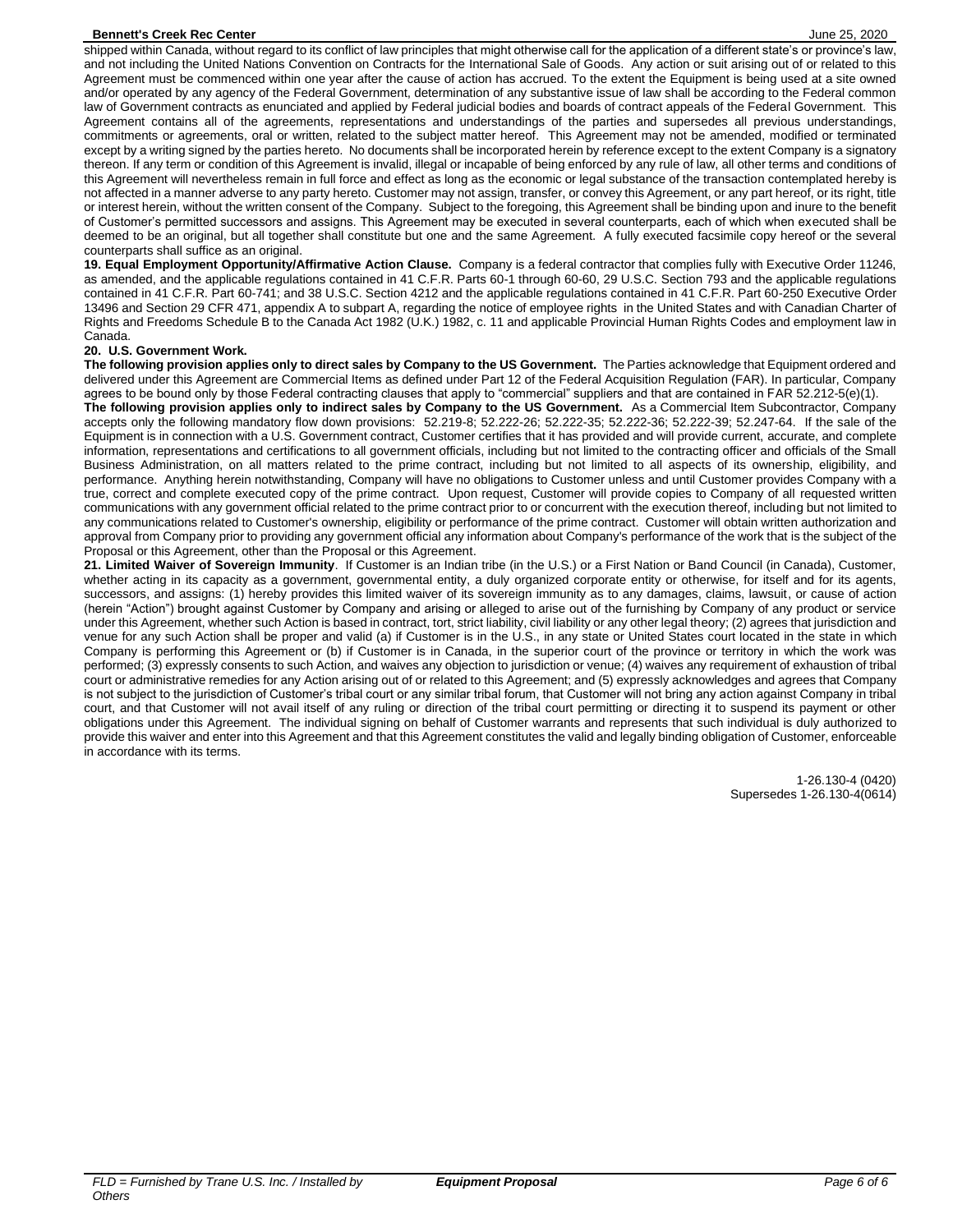



1100 Cavalier Blvd. Chesapeake, VA. 23323 (757) 558-0200 (757) 558-9715 Facsimile (800) 768-4257 Toll Free

*Customer Number Date* City of Suffolk **PN20-137** 6/25/2020

*Job Name* Bennett's Creek Rec Center

# Attention: Gerry Jones

TEL: (757) FAX: (757)

DAMUTH Services, Inc. is pleased to provide this proposal to provide Trane DDC controls system including labor,

materials and installation as per specification section 230923 and project plans M-001 thru M703 dated

12-18-19. Trane controls are fully coordinated for use with Trane equipment

#### Includes:

- Integration into the Suffolk City Wide Trane Ensemble System
- Trane Ensemble add license with four (4) year software upgrade
- One (1) Operator Workstation
- Trane Web Based Building Controller to interface with the mechanical equipment DDC controllers. Requires LAN connection (to be provided by owner)
- Trane Building controller four (4) year software upgrade
- Control of the following mechanical systems including:
	- o Dedicated Outdoor Air Unit (DOAS-1)
	- o Two (2) Air Handling Units (AHU-1 & AHU-2) Trane Air-Fi Wireless
	- o Variable Refrigerant System (VRF):
		- DDC System BACnet Integration
		- Twenty-Four (24) VRF Indoor Units (FCU-1 thru FCU-24)
		- Four (4) VRF Branch Controllers (BC-1 thru BC-4)
		- One (1) VRF Heat Recovery Unit (HRU-1)
	- o Makeup Air Unit (MAU-1) Greenheck or others: Communications to manufactures installed BACnet controls DDC Interface for DDC Monitoring as specified
	- o Three (3) Exhaust Fans (EF-1, EF-2, EF-3)
	- o Domestic Water Package Booster Pumps: interface to factory controller auxiliary contacts for system alarm and pumps status per 221123.13
- Programming and software set-up by Trane Controls Technician
- Controls wiring installed per NEC
- Controls system engineering
- Equipment and floor plan graphics
- Controls schematics and wiring diagrams
- Two (2) year labor and materials warranty
- This proposal is based on work to be performed during normal working hours
- Eight (8) hours training for owner's personnel
- Commissioning by third-party commissioning agents
- DDC Control System Spare Parts as specified in section 230923.1.8

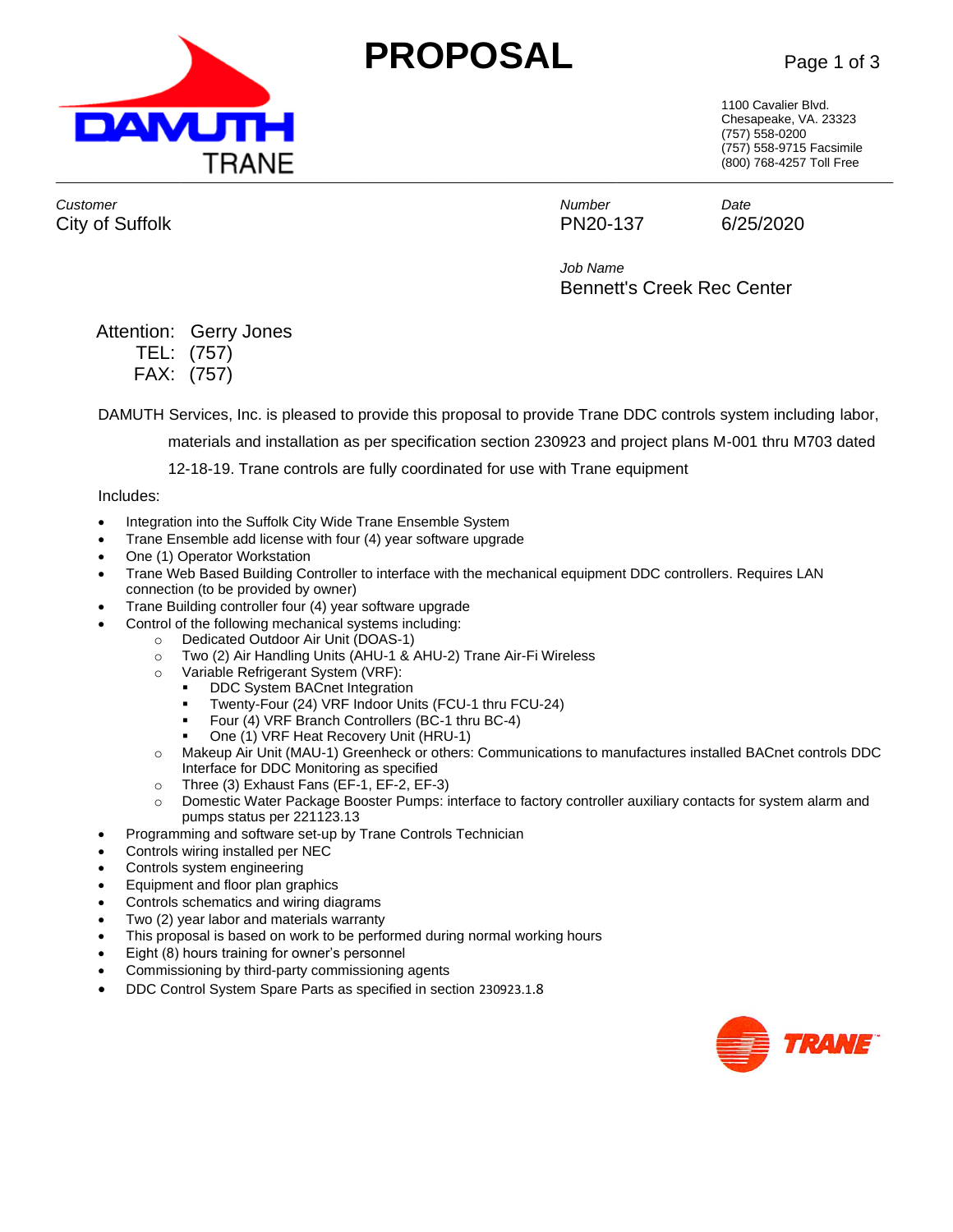

# **PROPOSAL** Page 2 of 3

1100 Cavalier Blvd. Chesapeake, VA. 23323 (757) 558-0200 (757) 558-9715 Facsimile (800) 768-4257 Toll Free

#### Does Not Include:

- Kitchen Hood (KH-1) control system or wiring
- Large Ceiling Fans (Various)
- Any work other than listed above
- Any power Wiring
- LAN connection(s) by others
- Smoke Detectors, wiring or interface with Fire Alarm Control Panels
- Installation of control valves, temperature sensor wells, pressure taps and associated piping or control dampers
- Furnishing or wiring of fire dampers, smoke dampers, combination fire/smoke dampers, volume dampers, balancing dampers or backdraft dampers.

| Prices quoted are FIRM.<br>If estimates, Damuth Trane reserves the right to revise this quote as<br>the work progresses and we acquire knowledge not available at the<br>time of quote. Customer will be advised at that time of any change<br>and before work progresses. | Authorized<br>Signature<br><b>Eric Jones</b><br><b>Account Manager</b>       |
|----------------------------------------------------------------------------------------------------------------------------------------------------------------------------------------------------------------------------------------------------------------------------|------------------------------------------------------------------------------|
| ACCEPTANCE OF PROPOSAL – The above prices, specifications                                                                                                                                                                                                                  | Signature _____________                                                      |
| and conditions are satisfactory and are hereby accepted. You are                                                                                                                                                                                                           | $P.O. \#$                                                                    |
| authorized to do the work as specified.                                                                                                                                                                                                                                    | Price includes all taxes. See attached for terms and conditions of sale upon |
|                                                                                                                                                                                                                                                                            | which this proposal is based.                                                |